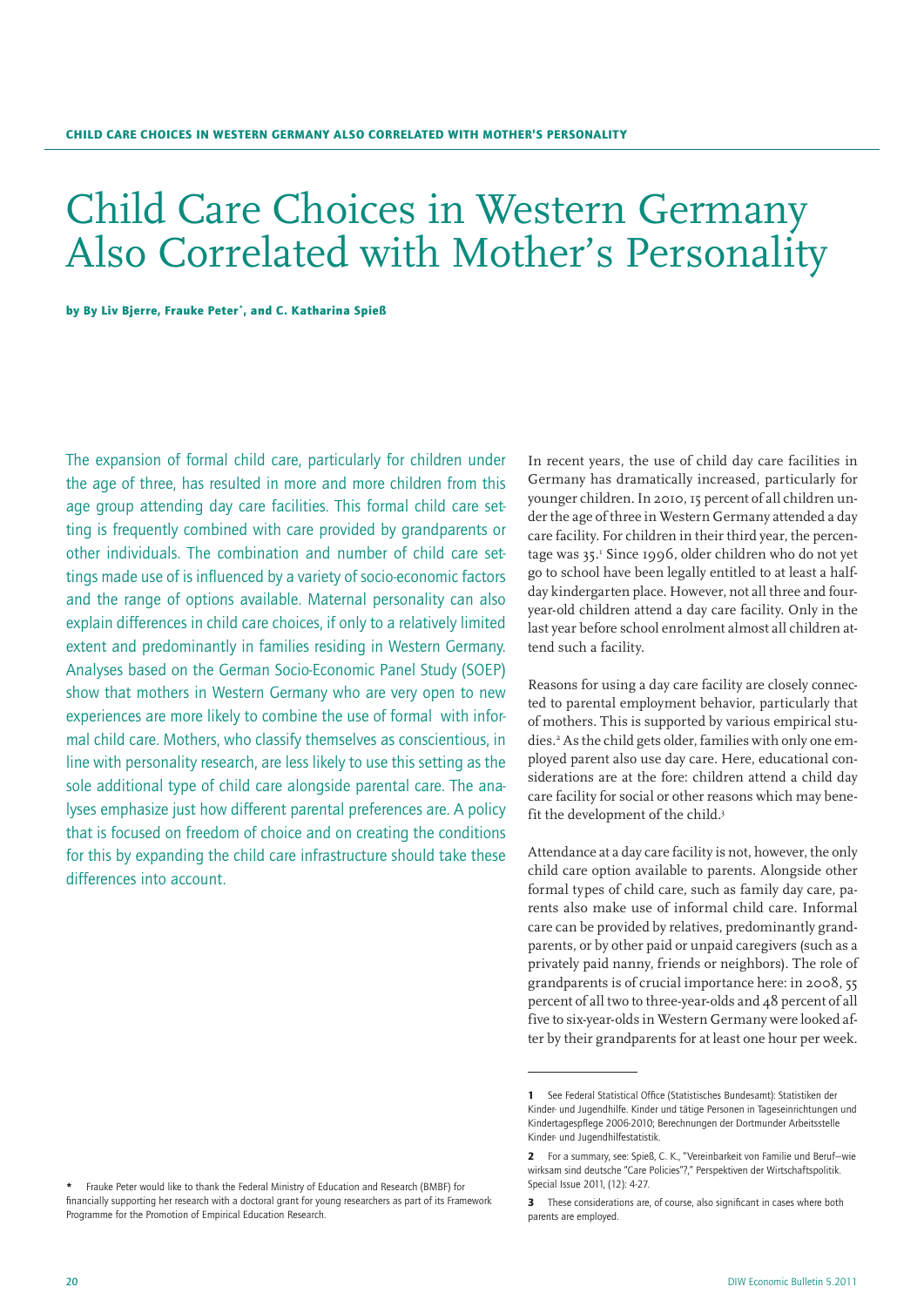#### Table 1

|           | Age of child Employment status | Day care facility<br>(row percentage) | <b>Relatives</b> | Child care by<br>others (e.g., friends,<br>neighbors)<br>(row percentage) | Parental child care only<br>(row percentage) | Number of non-parental<br>child care settings(mean<br>values) |
|-----------|--------------------------------|---------------------------------------|------------------|---------------------------------------------------------------------------|----------------------------------------------|---------------------------------------------------------------|
| 2-3 years | <b>Full-time</b>               | 78.5                                  | 76.3             | $\cdots$                                                                  | $\cdots$                                     | 1.6                                                           |
|           | Part-time                      | 75.1                                  | 74.8             | 10.0                                                                      | 1.8                                          | 1.6                                                           |
|           | In marginal employment         | 54.4                                  | 75.9             | [13.4]                                                                    | $\cdots$                                     | 1.4                                                           |
|           | Not employed                   | 36.2                                  | 55.1             | 7.7                                                                       | 25.6                                         | 1.0                                                           |
| 5-6 years | <b>Full-time</b>               | 92.8                                  | 73.9             | $\cdots$                                                                  | $\cdots$                                     | 1.7                                                           |
|           | Part-time                      | 93.6                                  | 54.3             | [12.4]                                                                    | $\cdots$                                     | 1.6                                                           |
|           | In marginal employment         | 100.0                                 | [74.4]           | $\cdots$                                                                  | $\cdots$                                     | 1.8                                                           |
|           | Not employed                   | 92.3                                  | 55.0             | $\cdots$                                                                  | $\cdots$                                     | 1.5                                                           |

## Type of Child Care, Number of Child Care Settings, and Maternal Employment Status

*Note: Multiple responses for different types of child care are possible. If number of cases N<10 percentages are not shown, if number of cases 10<=N<29 percentages are shown in square brackets.*

*Sources: SOEP v26 (2005-2009), weighted; calculations by DIW Berlin.*

Employed mothers use a greater variety of child care settings.

In Eastern Germany, these figures were 60 and 62 percent, respectively. 4

# Employed and Not Employed Mothers Use Different Child Care Arrangements

Analyses based on the German Socio-Economic Panel Study (SOEP) clearly demonstrate the variety of types of child care made use of by different groups of mothers (Table 1). We find that almost 80 percent of children in the two to three-year age group with mothers in fulltime employment attend a child day care facility. Furthermore, 76 percent of two to three-year-olds with mothers in full-time employment are also cared for by relatives, primarily by grandparents, even if only for a few hours. Of the two to three-year-olds whose mothers are not employed, around 36 percent attend a day care facility. This figure is far higher among older children and differences between the children of not employed and employed mothers are no longer significant.

However, parents frequently combine formal and informal child care options if, for example, the opening hours of a day care facility are not compatible with their working hours. This is demonstrated by the finding that, in 2008, 29 percent of all mothers in Western Germany whose youngest child was under three years of age were

in employment,5 but only 12 percent of children under three are in formal care settings.<sup>6</sup> SOEP-based analyses provide further evidence of this: with an average of 1.6 child care settings, the younger children of full-time and part-time mothers are more likely to use two additional combinations of child care alongside parental care. In contrast, the children of not employed mothers or mothers in marginal employment only use one additional type of child care. Among children from the older age group (five to six years), this difference is less obvious. In this group, on average, two additional types of care are always used (Table 1). One child is, for example, allocated two forms of care if he/she attends a day care facility and is also cared for by grandparents.

© DIW Berlin 2011

The extent to which the choice of specific types of child care is actually driven by parents' preferences or can be explained by the limited availability of high-quality child day care with flexible opening hours cannot be differentiated in the majority of studies. Nevertheless, research conducted to date has identified some important factors for the use of formal and, to a lesser extent,

Own analyses based on SOEP v25 (2008).

<sup>5</sup> Federal Statistical Office: Erwerbstätigenquoten der 15- bis unter 65 Jährigen mit Kindern unter 18 Jahren: Früheres Bundesgebiet/Neue Länder, Jahre, Alter des jüngsten Kindes, Geschlecht, Ergebnisse des Mikrozensus, Wiesbaden. (2010)

<sup>6</sup> In the city states, 32 percent of all children under three use a child day care facility. See: Federal Statistical Office: Statistiken der Kinder- und Jugendhilfe, Kinder und tätige Personen in Tageseinrichtungen und Kindertagespflege 2006-2010; Berechnungen der Dortmunder Arbeitsstelle Kinder- und Jugendhilfestatistik.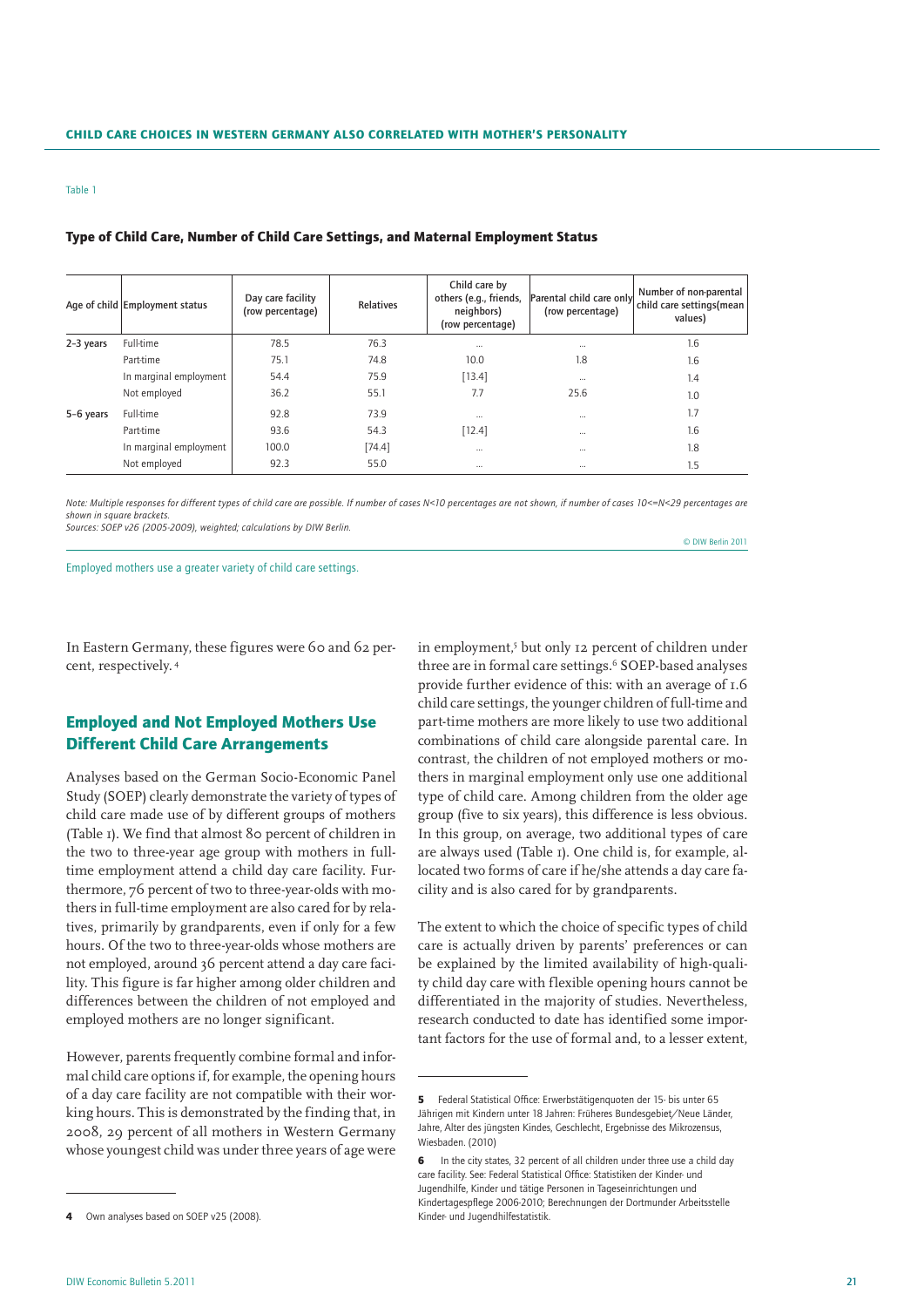## Box

## Personality Traits—the Big-Five

*Extraversion* refers to personality dispositions such as sociableness, activeness, drive, assertiveness, and enthusiasm.

*Agreeableness* includes the different facets of flexibility, openness, humility, cooperation, trust, and altruism.

*Conscientiousness* means that an individual is achievement-oriented, level-headed, thorough, well-organized, responsible, and self-disciplined.

*Neuroticism* refers to the different facets of anxiety, sadness, insecurity, irritability, impulsiveness, and vulnerability.

The *openness* dimension encompasses imagination, fantasy, an openness to new ideas, sensitivity to beauty, feelings, and openness to change as well as a flexible system of norms and values.

Source: Lang, F. R. and O. Lüdtke: "Der Big Five-Ansatz der Persönlichkeitsforschung: Instrumente und Vorgehen," in Persönlichkeit: eine vergessene Größe der empirischen Sozialforschung, ed. S. Schumann (Wiesbaden: VS Verlag, 2005), 32.

> also informal child care. Alongside the mother's occupation and her volume of work, household income, parental education, and migration background are all important factors.7 These socio-economic variables go a long way towards explaining the heterogeneity among types of child care used, but do not account for everything. There must, therefore, be other factors, that have not yet been captured in these models. Here, attitudes towards education or parental educational aspirations might be important. International research in this field indicates, however, that psychological factors are significant as well.

# Personality Traits are Correlated with Type and Number of Child Care Types

Research on education and family economics in Germany to date has rarely questioned the extent to which psychological factors, which could be perceived as elements of parental preference structure, are correlated with the choice of child care types used. This is even more stri-

king since research in the field of early childhood conducted in the US, which has gained in prominence due to the work of the Nobel laureate in Economics, James Heckman, has provided substantial evidence regarding the significance of parental personality in the development of children and their skills.<sup>8</sup>

Against this research backdrop, we consider the extent to which the choice of specific types of day care and also the number of care settings selected are influenced by the mother's personality. We restrict our analyses to maternal personality traits as mothers continue to be the main caregiver. We also draw on some international studies from psychology which have already analyzed the correlation between psychological variables and the choice of child care.9 These studies capture both mothers' personal attitudes and assessments and their psychological well-being. An early study by Applebaum (1997)<sup>10</sup> analyzed, for example, to what extent the mother's personality, alongside other psychological factors, may explain the combinations of child care settings used. This US study found a significant positive correlation between mothers' extraversion and agreeableness and the selection of certain types of child care. Here, the connection with extraversion was the strongest: the more a mother was classified as extroverted, the greater the probability that her child would attend non-parental care for at least ten hours per week.

Our analyses are based on a German representative study of private households and persons, the German Socio-Economic Panel (SOEP). We analyze the SOEP waves 2005 to 2009. In 2005, the SOEP survey, conducted by the DIW Berlin in cooperation with the fieldwork organization TNS Infratest Sozialforschung, collected information on personality for the first time.<sup>11</sup> These were collected according to the so-called "Big Five" concept. Thereafter, the following five personality dimensions

<sup>7</sup> For a summary, see, for example: Spiess, C. K. "Early Childhood Education and Care in Germany: The Status Quo and Reform Proposals," Zeitschrift für Betriebswirtschaftslehre 67 (2008): 1-20.

<sup>8</sup> See Heckman, "The economics, technology, and neuroscience of human capability formation," Proceedings of the National Academy of Sciences of the United States of America,104(33); Aug 14, 2007, and also Heckman "Integrating Personality Psychology into Economics," IZA Discussion Paper 5950, (Bonn: 2011).

<sup>9</sup> See, for example, Barnes, J., "Infant care in England: Mothers' aspirations, experiences, satisfaction, and caregiver relationships." Early Child Development and Care 176 (5) (2006): 553-573; Network, N. E. C. C. R., "Child-care effect sizes for the NICHD Study of Early Child Care and Youth Development" American Psychology 61(2) (2006): 99-116; or Sylva, K., et al.. "Family and child factors related to the use of non-maternal infant care: An English study." Early Childhood Research Quarterly 22(1) (2007): 118-136

<sup>10</sup> See: Appelbaum, M. et al. "Familial factors associated with the characteristics of nonmaternal care for infants," Journal of Marriage and the Family 59 (2) (1997): 389-408.

<sup>11</sup> On this, see: Dehne, M. and J. Schupp, "Persönlichkeitsmerkmale im Sozio-oekonomischen Panel (SOEP): Konzept, Umsetzung und empirische Eigenschaften. DIW Research Notes no. 26, Berlin (2007). http://www.diw. de/documents/publikationen/73/diw\_01.c.76533.de/rn26.pdf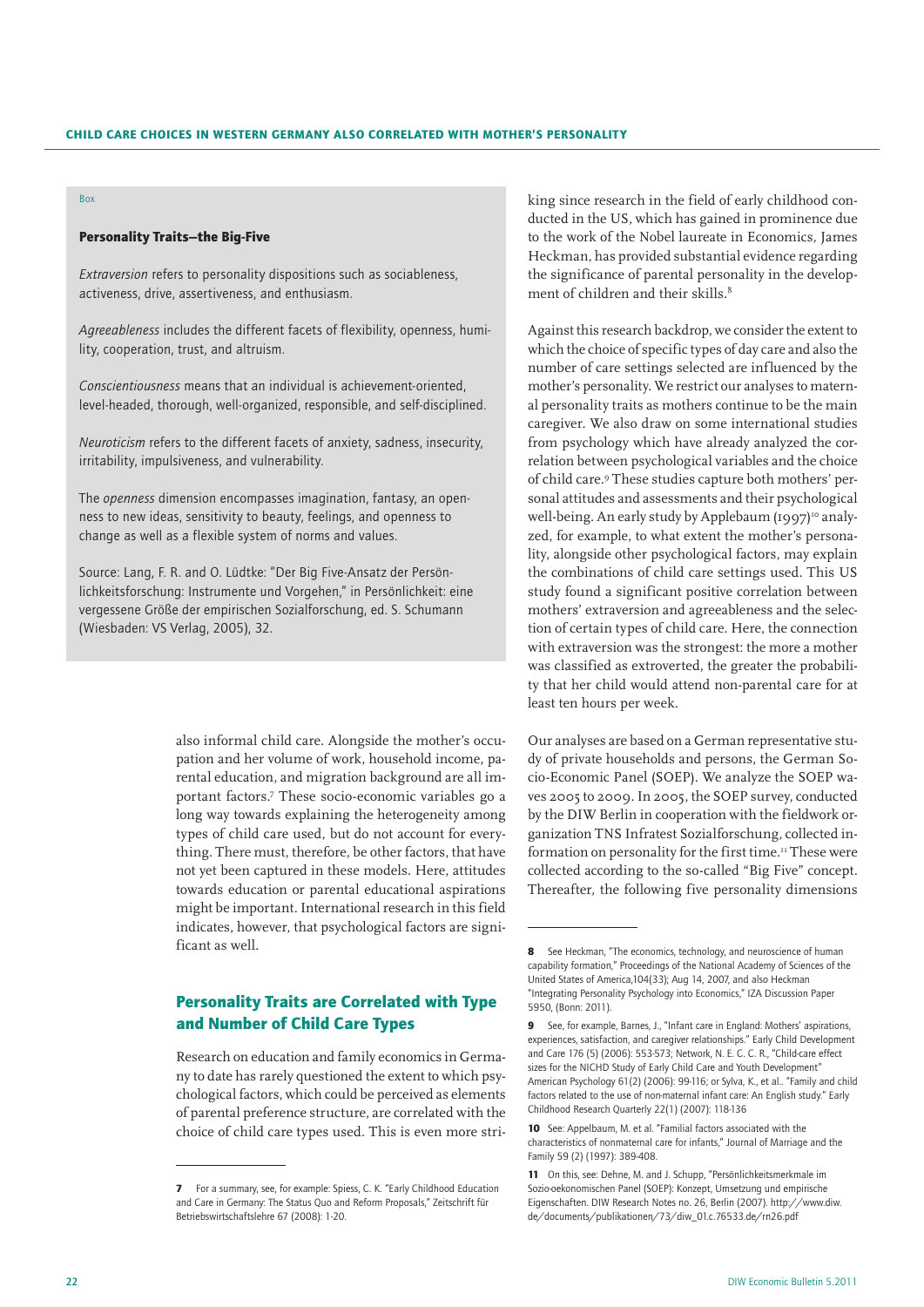can be measured: extraversion, agreeableness, conscientiousness, neuroticism and openness (see box). Using these dimensions, we are able to describe the personality of mothers of young children.

We distinguish between different age groups of children as the factors correlated with the use of specific forms of child care are different for younger than for older children. This enables us to analyze, on the one hand, an age group (two to three years) where 52 percent attend formal care and, on the other hand, a group (five to six years) where the majority (94 percent) attend formal care. Information on combinations of child care settings is drawn from the SOEP mother-child questions. Since 2003, these specific questionnaires have captured child care in greater detail than in the household questionnaire.<sup>12</sup>

# Extroverted Mothers More Likely to Use Child Day Care Facilities

An initial bivariate analysis demonstrates the correlation between the five personality dimensions of the mother and the number of specific child care types (Table 2).

We then analyze all types of child care individually, irrespective of whether or not they are combined.<sup>13</sup> We find evidence that extroverted mothers (characterized by greater enthusiasm and drive) of children in the two to three-year age group are more likely to use a child day care facility than those who are less extroverted. The use of family day care, in contrast, is correlated with the mother's neuroticism. Presumably, insecure and nervous women are more likely to choose family day care because this type of child care is closer to family care. Mothers characterized by greater openness are inherently more likely to use relatives for child care than the correspon-

#### Table 2

|                             | Maternal<br>personality                    |                  | OLS model       |              |                                              |                    |                                  |
|-----------------------------|--------------------------------------------|------------------|-----------------|--------------|----------------------------------------------|--------------------|----------------------------------|
| Age of<br>child             |                                            | Daycare facility | Family Day Care | Relatives    | Care by others (e.g.,<br>friends, neighbors) | Parental care only | Number of child<br>care settings |
|                             | 2-3 years Openness                         | 0.018            | 0.004           | $0.022**$    | 0.013                                        | $-0.016$           | $0.053**$                        |
|                             | Extraversion                               | $0.035**$        | 0.000           | 0.006        | 0.019                                        | $-0.017$           | $0.059**$                        |
|                             | Conscientiousness                          | 0.006            | $-0.009$        | $-0.002$     | 0.021                                        | $-0.005$           | 0.026                            |
|                             | Neuroticism                                | 0.015            | $0.016**$       | $-0.014$     | 0.022                                        | $-0.004$           | 0.022                            |
|                             | Agreeableness                              | $-0.022$         | $-0.003$        | $-0.005$     | 0.002                                        | 0.010              | $-0.024$                         |
|                             | $\overline{N}$<br>pseudo $R^2$ /adj. $R^2$ | 838<br>0.006     | 838<br>0.022    | 838<br>0.012 | 838<br>0.005                                 | 838<br>0.008       | 838<br>0.015                     |
| $5-6$<br>years <sup>1</sup> | Openness                                   | $-0.021**$       | $-0.000$        | $0.037**$    | $-0.035$                                     | $\cdots$           | $-0.023$                         |
|                             | Extraversion                               | 0.004            | $-0.001$        | $0.029*$     | 0.025                                        | $\cdots$           | $0.059*$                         |
|                             | Conscientiousness                          | $-0.016*$        | $-0.001$        | $-0.029*$    | $0.062**$                                    | $\cdots$           | 0.011                            |
|                             | Neuroticism                                | $-0.010$         | 0.001           | $-0.039***$  | $-0.005$                                     | $\cdots$           | $-0.065*$                        |
|                             | Agreeableness                              | $-0.006$         | 0.000           | $-0.012$     | $-0.027$                                     | $\cdots$           | $-0.046$                         |
|                             | $\overline{N}$                             | 334              | 334             | 334          | 334                                          | $\cdots$           | 334                              |
|                             | pseudo $R^2$ /adj. $R^2$                   | 0.087            | 0.253           | 0.072        | 0.023                                        | $\cdots$           | 0.026                            |

## Correlation Between Type of Child Care, Number of Child Care Settings and Maternal Personality Marginal effects

*1 No results in Column 5, as very few children in this age group are cared for exclusively by their parents. The different forms of child care are not mutually exclusive. \* p < 0,10, \*\* p < 0,05, \*\*\* p < 0,01*

*Sources: SOEP v26 (2005-2009), weighted; calculations by DIW Berlin.*

© DIW Berlin 2011

Mothers who are open and more extroverted use a wider variety of child care settings.

<sup>12</sup> On this, see: Schupp, J., C. K. Spiess, and G. G. Wagner, "Die verhaltenswissenschaftliche Weiterentwicklung des Erhebungsprogramms des SOEP," Vierteljahrshefte zur Wirtschaftsforschung 77, 3: (2008): 63-76.

<sup>13</sup> This means that the types of care are not mutually exclusive.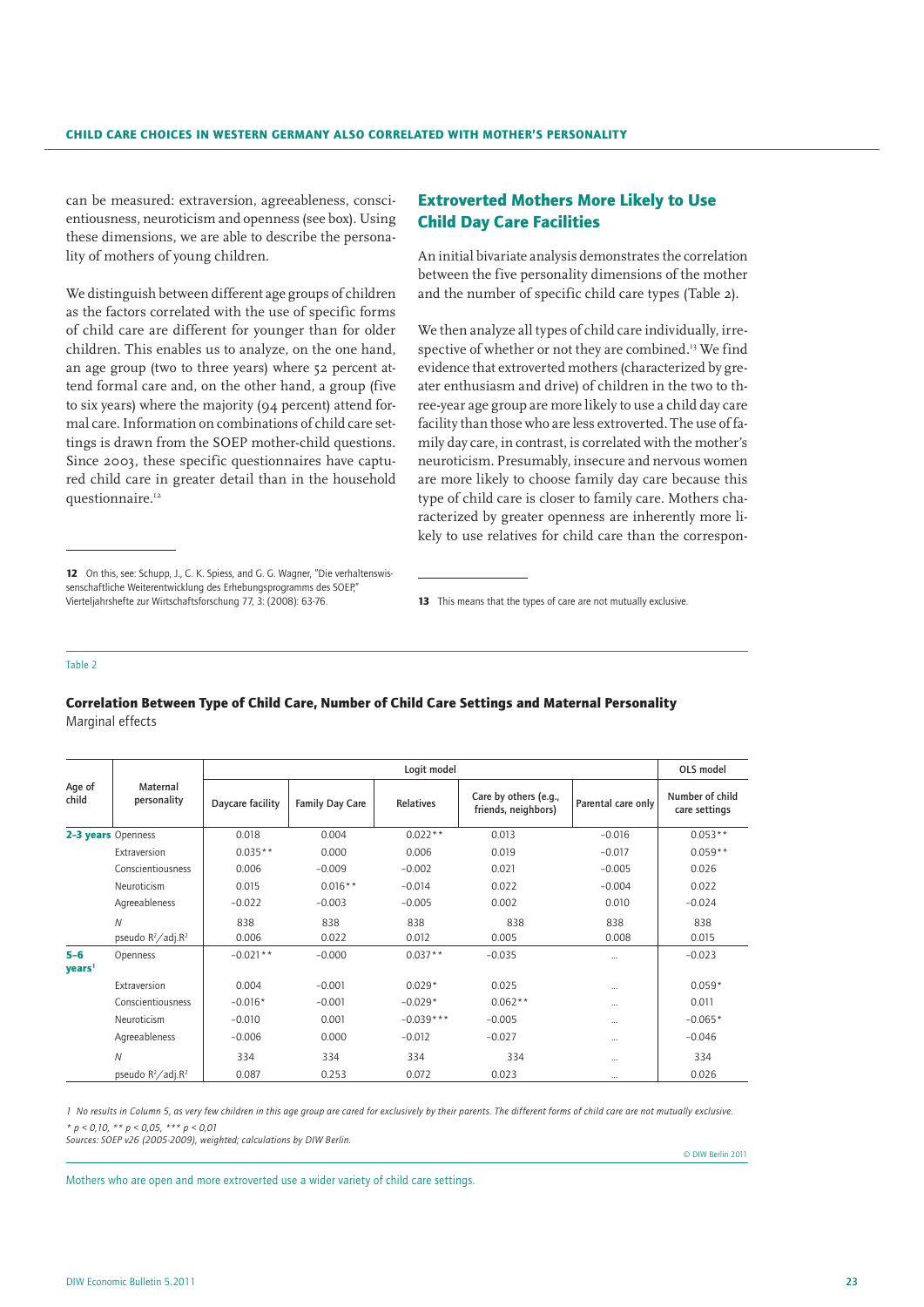ding reference group of mothers, either in combination with a child day care facility or on its own.

The situation regarding mothers of five to six-year-olds looks somewhat different: the initial similarity is that the children of mothers who are characterized as being more open are, on average, more likely to make use of child care provided by relatives but less likely to use child day care facilities. The more neurotic the mother, i.e., the more nervous and insecure she is, the less likely she will use relatives as additional carers for her child—on the whole, almost all children in this age group attend a child day care facility. The more conscientious the mother, the more likely it is that the pre-school child will be cared for by friends or neighbors.

The number of child care settings used can also be correlated with the mother's personality traits: the more open and extroverted the mother of a two to three-yearold, the greater the number of types of child care she is likely to use. With regard to extraversion—this also applies to children in the five to six-year age group. The more neurotic the mother, the fewer types of child care she is likely to use.

# A Mother's Conscientiousness Correlates with Use of Day Care Facilities, But Only in Western Germany

In a multivariate analysis we consider other factors alongside personality, such as the mother's occupation, child's age, etc., which are associated with the use of different types of child care. We focus here on the use of a child day care facility or family day care as formal care. In our first model, we do not distinguish between whether or not formal care is combined with informal forms of care. In our second model, however, we draw a distinction between whether the formal child care is the only type, alongside parental care, or whether it is combined with informal child care.

First, the analyses confirm the findings of previous studies: use of a child day care facility and family day care depends particularly on the child's age, the mother's occupation, her education, household income, the number of children, family migration background, and region. This particularly applies to children in the two to three-year age group, whereas in the case of pre-school children, the number of children and household income are significant.

With regards to the personality traits that are of interest to us here, it appears that two to three-year-old children of mothers who are characterized by a higher level of

conscientiousness, i.e., those who consider themselves to be dutiful and orderly, are less likely to use formal care exclusively, without any additional types of child care. The correlation is insignificant if formal care is combined with informal care. The correlation between the openness of mothers and the combined usage of formal and informal child care has a weak positive significance (Table 3).

A comparison of East and West provides no evidence, in the Eastern German sample, of significant correlations between the type of child care and mother's personality. For Western Germany, the comparison demonstrates the relationship between the mother's openness and the use of child care combinations even more clearly. It is shown that the mother's agreeableness is also significant. Mothers who can be considered agreeable are less likely to combine different types of child care.

When we look at pre-school children, a different picture emerges: here, mothers who are more open to experience and more conscientious are less likely to use a child day care facility if other combinations are not further differentiated. If we do differentiate, only the correlation with conscientiousness remains statistically significant. Other associations are weakly significant such as the positive correlation between extraversion and the use of combinations of other child care forms. This relationship is weakly negative if we examine the use of formal child care exclusively (Table 3). A comparison of East and West demonstrates here, too, that the measured effects apply, almost exclusively, to mothers from Western Germany (no table).

## Mother's Openness Correlates with Number of Different Types of Child Care

In further multivariate analyses, we associate the number of different forms of child care with maternal personality traits and other socio-economic variables (Table 4). In this case, we restrict our analysis to children who are not only cared for by their parents. The bivariate findings (Table 1) confirm that employed mothers in particular combine different forms of child care. Furthermore, this also depends on the child's age, the presence of a partner in the household, household income, migration background, and the region in which the family resides.14 This applies in particular to two to three-yearolds, whereas the correlation for five to six-year-olds is

<sup>14</sup> This "regional indicator" also reflects the significant differences between Eastern and Western Germany in terms of availability of child day care facilities for children under the age of three.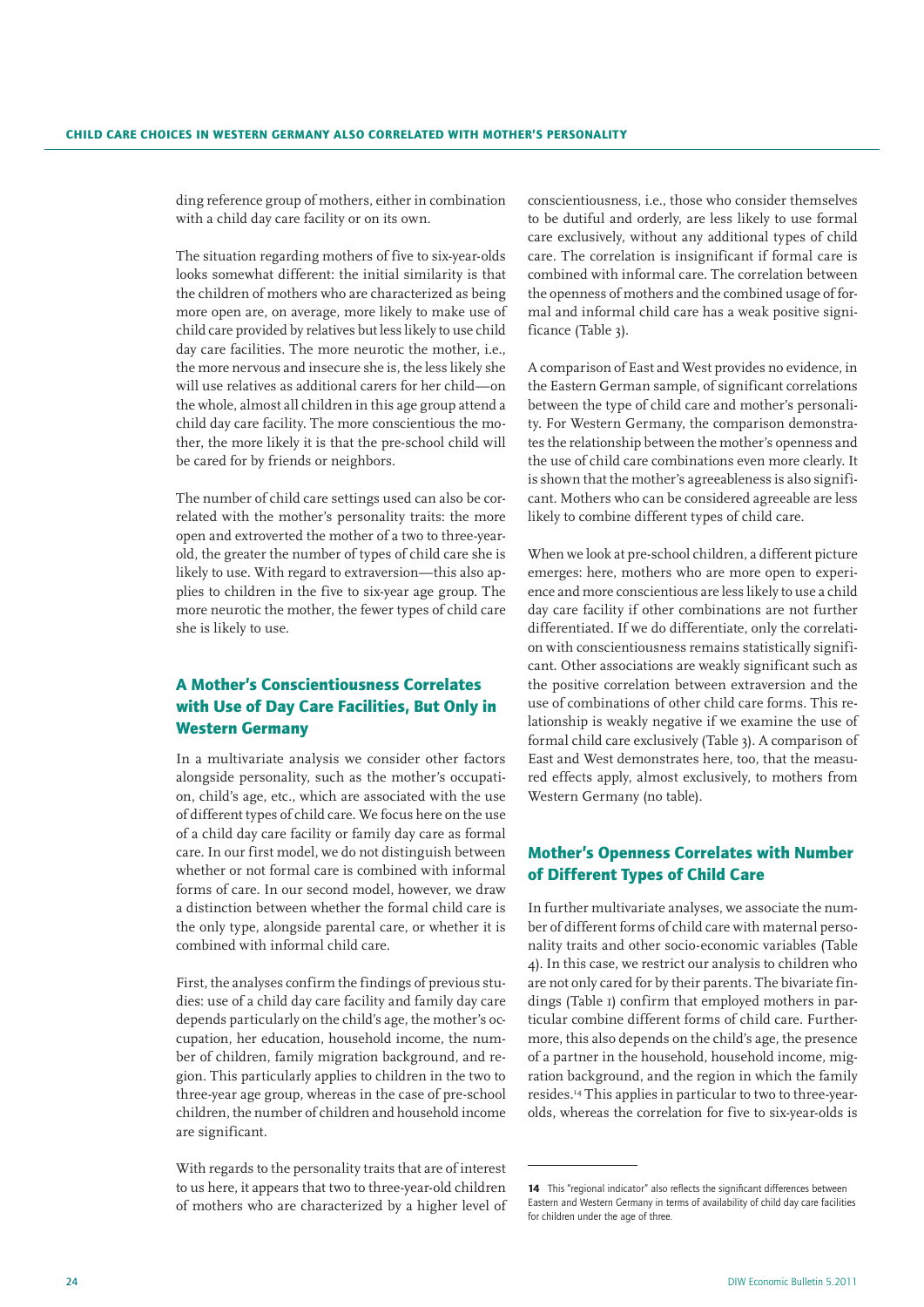#### Table 3

#### Models Describing the Probability of Using Formal Child Care

Marginal effects

|                   |                   | $2-3$ years                  |                                                              | 5-6 years         |                              |                                                              |
|-------------------|-------------------|------------------------------|--------------------------------------------------------------|-------------------|------------------------------|--------------------------------------------------------------|
|                   | Model I, Logit    | Model II, Multinominal logit |                                                              | Model II, Logit   | Model II, Multinominal logit |                                                              |
|                   | Formal child care | Only formal child<br>care    | Formal child care and<br>other combinations of<br>child care | Formal child care | Only formal child<br>care    | Formal child care and<br>other combinations of<br>child care |
| Openness          | 0.023             | $-0.013$                     | $0.036*$                                                     | $-0.013**$        | 0.037                        | $-0.050*$                                                    |
| Extraversion      | 0.033             | 0.007                        | 0.026                                                        | 0.002             | $-0.046*$                    | $0.048*$                                                     |
| Conscientiousness | $-0.008$          | $-0.033**$                   | 0.027                                                        | $-0.013**$        | $-0.052**$                   | 0.039                                                        |
| Neuroticism       | 0.031             | $-0.005$                     | $0.036*$                                                     | $-0.003$          | 0.015                        | $-0.019$                                                     |
| Agreeableness     | $-0.015$          | 0.004                        | $-0.018$                                                     | $-0.004$          | 0.014                        | $-0.018$                                                     |
| N                 | 786               |                              | 786                                                          | 317               |                              | 317                                                          |
| Pseudo $R^2$      | 0.230             | 0.168                        |                                                              | 0.251             | 0.123                        |                                                              |

*The following socio-economic factors were included in all models besides the variables measuring maternal personality: maternal employment status, partner in household, age of mother, maternal education, age of child (in months), gender of child, migration background of child, number of children in household <16 years, logarithmized household income, and region (Eastern or Western Germany).*

*\* p < 0,10, \*\* p < 0,05, \*\*\* p < 0,01*

*Sources: SOEP v26 (2005-2009); calculations by DIW Berlin.*

Conscientious mothers are less likely to use formal child care facilities exclusively.

only statistically significant with regard to the mother's full-time employment and household income.

When we consider the mother's personality, it appears that mothers who are more open are more likely to use more types of child care for their two to three-year-old children. The correlation with the extraversion personality trait is only weakly significant. The latter is also only weakly significant for pre-school children which means that the more a mother describes herself as assertive and enthusiastic, the more likely she is to use a variety of forms of care for her children.

## Conclusion

The use of formal child care, its combination with other forms of informal child care, and the number of child care settings used are correlated with the mothers' personality, alongside regional and socio-economic factors. However, statistically speaking, personality traits cannot explain much of the variance in child care settings and can only be proven, almost exclusively, for mothers who reside in Western Germany: the more conscientious these mothers consider themselves to be, assuming other factors remain constant, the less likely they are to use a child day care facility without additional forms of child care such as care provided by grandparents. This finding may conceal personal attitudes and assessments

of formal care that cannot be directly measured. It is notable that the correlation between personality and types of day care is almost completely insignificant for Eas-

#### Table 4

### Model Describing the Number of Child Care

OLS estimates, regression coefficients

|                     | 2-3 years                        | 5-6 years                        |  |  |
|---------------------|----------------------------------|----------------------------------|--|--|
|                     | Number of child care<br>settings | Number of child care<br>settings |  |  |
| Openness            | $0.049**$                        | $-0.044$                         |  |  |
| Extraversion        | $0.045*$                         | $0.058*$                         |  |  |
| Conscientiousness   | 0.021                            | 0.001                            |  |  |
| Neuroticism         | 0.032                            | $-0.043$                         |  |  |
| Agreeableness       | $-0.012$                         | $-0.036$                         |  |  |
| Ν                   | 786                              | 317                              |  |  |
| Adj. R <sup>2</sup> | 0.152                            | 0.078                            |  |  |

*The following socio-economic factors were included in all models besides the variables measuring maternal personality: maternal employment status, partner in household, age of mother, maternal education, age of child (in months), gender of child, migration background of child, number of children in household <16 years, logarithmized household income, and region (Eastern or Western Germany).* 

*\* p < 0,10, \*\* p < 0,05, \*\*\* p < 0,01*

*Sources: SOEP v26 (2005-2009); calculations by DIW Berlin.*

© DIW Berlin 2011

© DIW Berlin 2011

Correlation between openness and number of child care settings is significant.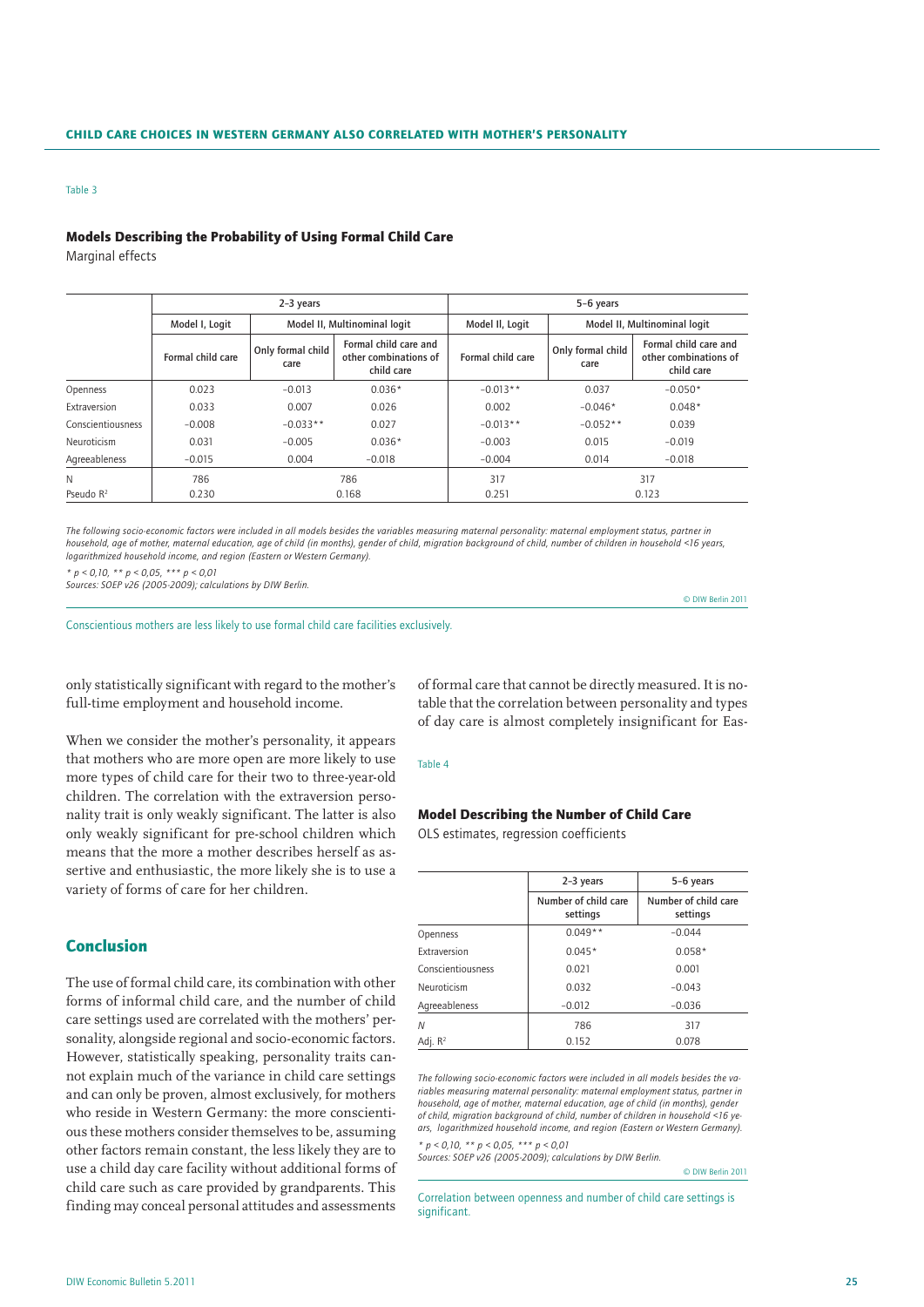tern German mothers—here, particularly with regard to younger children, employment-related factors are decisive. Furthermore, it appears that mothers who are more open are more likely to use a wider variety of different types of child care.

A family and education policy should take these correlations into account, alongside other objective factors, and should ensure that parents are free to make the decisions that suit their personal preferences. Parents need to be given a range of options in order to be able to do so. A further expansion of day care facilities on offer would provide parents with a wider choice.

From a research perspective, it would be interesting to analyze, using a cross-country comparison, whether the differences between Eastern and Western Germany can also be applied to a comparison between different countries. A comparison could be drawn between countries, where for many years, similarly to Eastern Germany, the majority of children have used formal day care and these forms of child care are widely accepted (e.g, France and the Scandinavian countries) with countries which, similar to Western Germany, have only experienced an increase in the use of such child care in recent years, particularly for younger children (e.g., Austria). It is likely that in countries with a widely established child care system fewer correlations between personality traits and the types of child care used will be found than in other countries.

Liv Bjerre is a doctoral candidate at WZB | bjerre@wzb.eu.

Frauke Peter is Research Associate and doctoral candidate at the longitudinal Socio-Economic Panel Study (SOEP) at DIW Berlin | fpeter@diw.de.

Prof. Dr. C. Katharina Spieß is acting head of the Educational Policy Department at DIW Berlin and Professor at FU Berlin | kspiess@diw.de JEL: J13, J22

Keywords: Child care, personality factors, maternal employment Article first published as "Was hilft Migrantennachkommen in Frankreich und Deutschland?", in: DIW Wochenbericht Nr. 41/2011